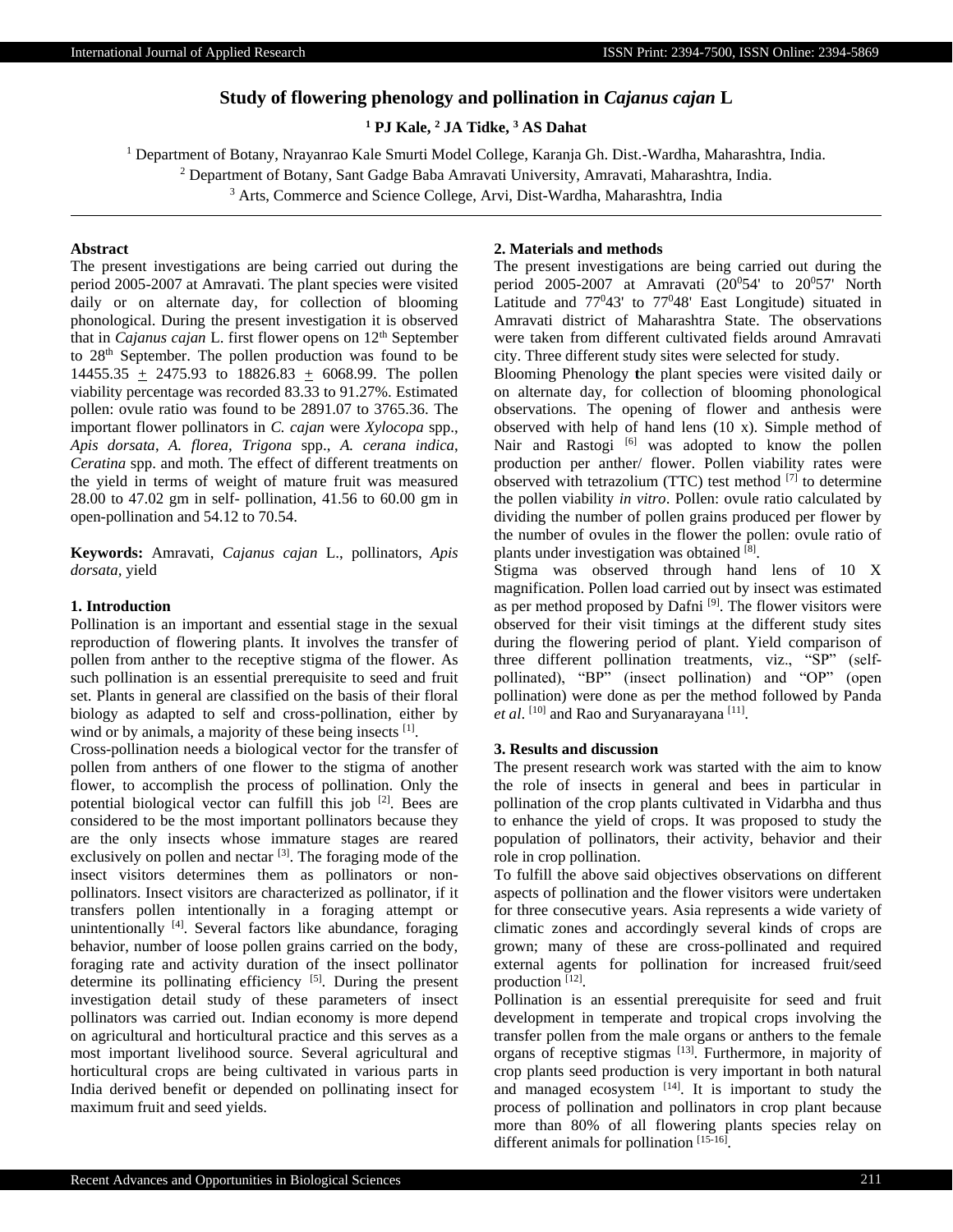*C. cajan* is a shrub, widely cultivated in states of Madhya Pradesh, Bihar, Andhra Pradesh, Maharashtra, Uttar Pradesh and Karnataka. It is commonly known as "Pigeon Pea". Leaves are trifoliate, 8-10 cm long. Leaflate elliptic, lanceolate or oblong, 4-8 cm long and  $1 - 2.5$  cm broad. Cuneate, entire, acute or apiculate. Flower in terminal panicles and in axillary racemes. Calyx hairy, corolla yellow. Seeds used in form of "Dal". It is the second important pulse crop of India. Both immature and ripe seeds are used for human food as a good source of protein. The leaves and twigs are used as a fodder.

Flowering phenology is a critical life-history trait that strongly influences reproductive success  $[17]$ . Many species show gradual changes in flowering time over geographical and environmental gradients [18-19]. During the present study observations were carried out during the months of October to January. The flower initiation observed on  $12<sup>th</sup>$  October to 20<sup>th</sup> October, the period of full blooming was observed to be from  $17<sup>th</sup>$  October to  $24<sup>th</sup>$  November. The various parameters influencing flowering are photoperiod, light intensity, temperature, moisture supply including ambient humidity and soil moisture, nutrient supply and various agricultural practices involved [20].

During present study the timing of anthesis was 10.20 to 10.40 hrs. and the flower opens during 10.40 hrs. to 11.20 hrs. The anther dehiscence was observed at 10.20 hrs. In the present investigation it was observed that anthesis starts during morning hours. The process of anthesis was delayed by an hour during rainy days. The present findings on anther dehiscence are in agreement with the Free [21] and Deodikar *et*   $al.$  <sup>[22]</sup>. However, Opler *et al.* <sup>[23]</sup> demonstrate that the rainfall is an important factor in the release, timing and synchronization of anthesis. [24]Patil and Zingre observed anther dehisces generally in the morning period in majority of the crop plants. The environmental factors such as temperature, relative humidity (RH) and rainfall influences the time of anthesis.

During present investigation the pollen production was found to be  $14455.35 + 2475.93$  to  $18826.83 + 6068.99$ . Present finding indicates that the pollen production and flower size are positively correlates with each other. Cross-pollinated plants usually produce greater number of pollen grains than self-pollinated ones, thus increasing the probability of success of fertilization. The ample pollen grains were observed in flower of *C. cajan.* There may be little correlation between pollen production and removal of paternity. In addition, post pollination processes such as pollen tube competition, incompatibility and selective abortion can alter the paternity of resultant seeds [25-26] .

The pollen viability percentage was recorded 83.33 to 91.27%. It was further noted that pollen viability also plays an important role in fruit and seed set. In present observation maximum fruit set was noted during open pollination which is an indication of pollen viability.

The pollen: ovule ratio was determined by counting the number of pollen grains produced per flower and divided by the number of ovules per flower. There is a strong correlation between pollen: ovule and breeding system [8]. During present investigation estimated pollen: ovule ratio was found to be

2891.07 to 3765.36. According to Cruden  $[8]$  the pollen: ovule ratio ranges between 2.7 to 6.7 in cleistogamous flowers, 18.1 to 39.0 in obligate autogamous flowers, 31.9 to 396.9 in facultative autogamous flowers, 244.7 to 2558.6 in facultative xenogamous flowers and 2108 to 19523 in xenogamous flowers. During the present investigation the data of pollen: ovule ratio corroborates with the result reported by Cruden [8]. During present investigation in C. cajan stigma becomes receptive during 09.30 hrs. to 11.00 hrs. which appeared glossy and yellowish red in colour on the loss of receptivity it becomes blackish red during 17.00 hrs. to 18.00 hrs. next day of flower opening. The duration of stigma receptivity varies from a few hours to few days and the age of flower, the time in the day and the presence or absence of stigmatic exudates may influence stigma receptivity [9]. The period of receptivity is influenced by environmental factor such as temperature and humidity. During the cloudy and rainy days normally receptive period of stigma is extent up to the third day of flower opening. Stigma receptivity also shows relations with change in flower colour  $[27]$ . The present findings are in agreement with Dafni<sup>[9]</sup> and Gori<sup>[27]</sup>.

The important flower visitors in *C. cajan* were *Xylocopa* spp., *Apis dorsata* (Fig. No.5), *A. florea* (Fig. No.3), *Trigona* spp. (Fig. No.2), *A. cerana indica* (Fig. No.6), *Ceratina* spp. (Fig. No.1 and Fig. No.8) and moth (Fig. No.7). Occasionally, wasp and house fly (Fig. No.4) also visited the flower. The activity of visitors was more from 09.30 hrs. to 13.30 hrs. The flower visitor activity was less during the afternoon time, however, from 15.30 hrs. onwards towards the evening hours activity was again more. *Xylocopa* spp. visited the flower regularly through out the day time. *Xylocopa* spp. visited one to ten flowers in a single bout. Duration of the visit was two to eighteen seconds per flower. Bees visited one to seven flowers in a single bout and the duration was four to sixty seconds per flower.

Bees visit the flower to collect pollen and nectar is found to be most valuable process in the pollination. Their frequent visit from one flower to other flower may perhaps help transfer of pollen<sup>[1]</sup>. During the present investigation several insect foragers were found to be visiting on *C. cajan.*

Flowers of *C. cajan* are yellow, having landing platform on petals. A number of insect species were visited the flowers. The activity of pollinators starts after the opening of the flowers. The insect activity diminished during cloudy days. The bright yellow flowers represent flag type blossom. Insect visits the flower to collect pollen and nectar. *A. dorsata*, *A. florea*, *Trigona* spp., *A. cerana indica* and *Ceratina* spp. lands on petals and enter inside to collect the pollen in their pollen basket. *Xylocopa* spp. was found to be hovering around the blossom. They alight on the petal and thrust the mouth between the anther filaments to collect the nectar. During this activity style emerges out and the stigma touches the underside of the abdomen of *Xylocopa*. When *Xylocopa* leaves the flower after tripping, the floral parts resume their original position and pollen transfer take place. Thrips were commonly found within glued petals. The wasp also found hovering around the flower. The foraging rate of this bee was more than others bees. It visited many flowers within short period than the other bees. The peak period of bee visits was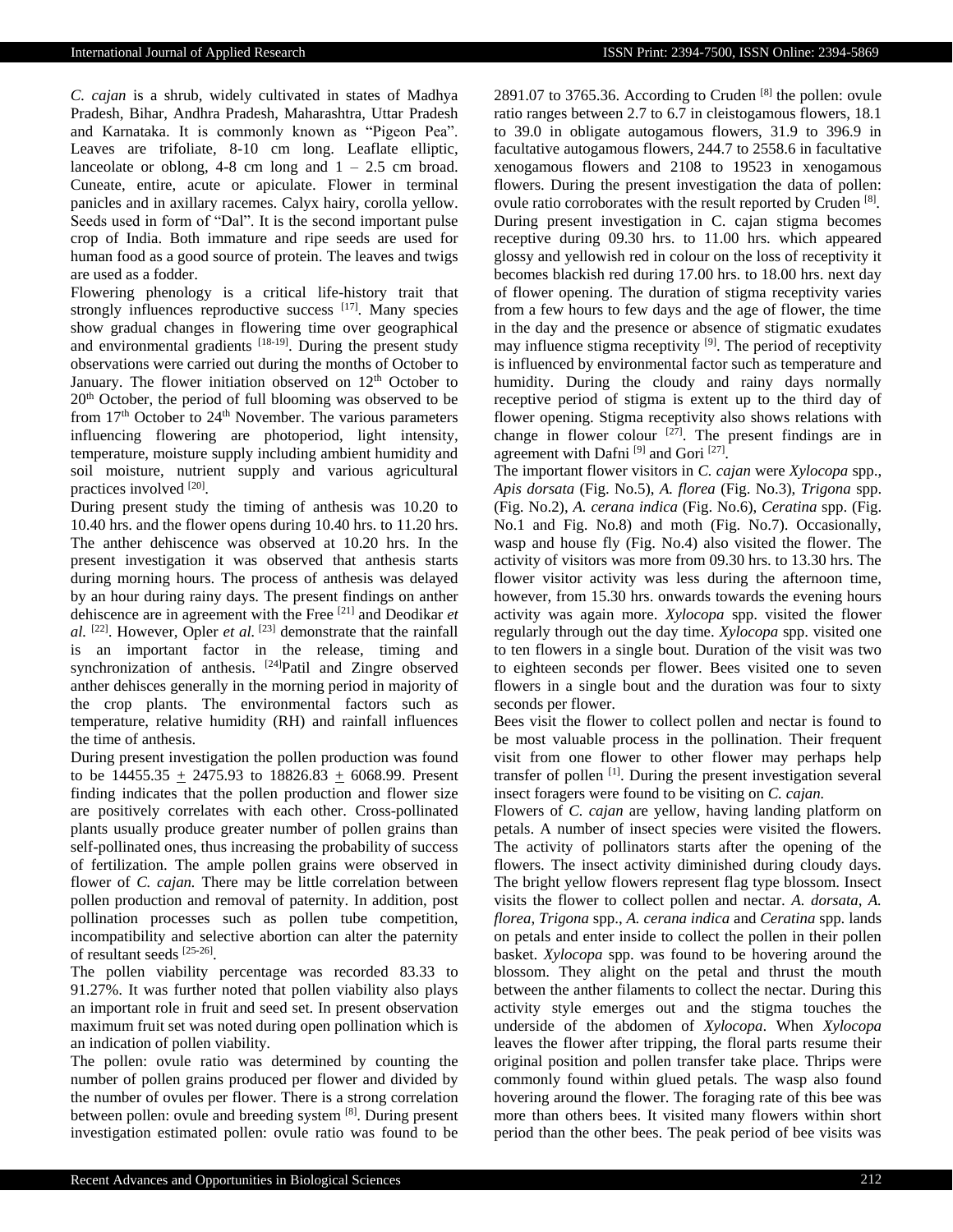found to be between 09.30 hrs. to 13.30 hrs. and 15.30 to 17.30 hrs. On single flower *Xylocopa* spp. spent 2 to 18 seconds, *A. dorsata* spent 5 to 57 seconds, *A. florea* spent 4 to 60 seconds, *Trigona* spp. spent 6 to 60 seconds, *A. cerana indica* spent 4 to 45 seconds, *Ceratina* spp. spent 4 to 55 seconds and moth spent 2 to 6 seconds. The wasp and house fly spent 4 to 21 and 2 to 4 seconds respectively during their visit to the flower.

According to Deodikar and Suryanarayana<sup>[1]</sup> red gram (Tur) is a very important honey source in several states of India and frequently visited by bees as a food resources.

The majority of species of flowering plants rely on pollination by insects, so that their reproductive success and in part their population structure are determined by insect behaviour. The foraging behaviour of insect pollinators is flexible and complex, because efficient collection of nectar or pollen is no simple matter. Each flower provides a variable but generally small reward that is often hidden; flowers are patchily distributed in time and space and are erratically depleted of rewards by other foragers. Insects that specialize in visiting flowers have evolved an array of foraging strategies that act to improve their efficiency, which in turn determine the reproductive success of the plants that they visit  $[28]$ .

Many agricultural and horticultural crops grown in India are either dependent or are benefited by insect pollination of crop. Many pollen collecting insects harvest pollen from several flowering species. The estimation of pollen load carried by the pollinators is one of the traditional methods of measuring constancy <sup>[9]</sup>. Priti and Sihag <sup>[5]</sup> reported the number of loose pollen grains that adhered to the body of the insect visitors. *A. florea* carried out the pollen load 6578.90 ± 755.31, *A. dorsata* carried the pollen load 9891.10 ± 901.13, *A. mellifera* carried the pollen load  $9002.15 \pm 849.09$  and also reported that maximum number of pollen grains were carried by *A. dorsata* among all the insect visitors.

During the present investigation maximum pollen load carried out by *Xylocopa* spp. was found to be 28487.8 to 101722.5. The pollen load carried out by bees *A. dorsata* 12604.5 to 29769.3; *A. florea* 3583.8 to 19675.2 and *Trigona* spp. 3666.0 to 11923.0 number of pollen grains respectively. During the present investigation bees are found to be dominant amongst all foragers. Bees forage on the flower to collect the pollen and nectar. The maximum pollen load was found to be carried out by *Xylocopa* spp. and *A. dorsata* as compared to other foragers.

The amount of loose pollen on the body of insect varies on different body parts. Usually there is about twice as much on a bee thorax as on its abdomen and pollen gathers tend to have more pollen than nectar gathers  $[29-30]$ . Positive correlations between pollen load and reproductive success have been attributed to several related phenomena.

During the present investigations breeding experiments showed that fruit set in open or natural and insect pollination is always higher, which is an indication of successful pollination. Pollen: ovule ratio is also served as an index of breeding system. The proportion in which pollen gains and ovules differentiate in an individual reflects the efficiency of pollen transfer among its flowers<sup>[8]</sup>. It is reported that pollen: ovule ratio more or less reflects the breeding system in all crop plant species. The present observations corroborate with the observations made by Cruden<sup>[8]</sup>. Crop plants which are predominantly self-pollinated have low pollen: ovule ratios, however, the plants which are cross pollinated have high pollen: ovule ratio*.*

Deodikar and Suryanarayana<sup>[1]</sup> roughly estimated the data on yield parameters. The effect of different bee species on yield shows that there is a gradual increase in number of seeds and seed weight per pod in order of *A. florea, A. cerana and A.*  dorsata visited flowers. Sinha and Chakrabarti<sup>[31]</sup> reported the effect of two pollination modes on seed yield and weight. In the present investigation the effect of different treatments on the yield in terms of weight of mature fruit was measured 28.00 to 47.02 gm in self- pollination, 41.56 to 60.00 gm in open-pollination and 54.12 to 70.54 (Table no.1). It was found higher seed yield in insect-pollination and openpollination over self-pollination.

**Table 1:** Effect of different pollination treatment on the yield (in grams).

| Year    | <b>Site</b> | <b>Self-pollination</b> | <b>Open pollination</b> | <b>Insect pollination</b> |
|---------|-------------|-------------------------|-------------------------|---------------------------|
| 2005-06 |             | 47.02                   | 60.00                   | 59.01                     |
|         |             | 42.15                   | 51.30                   | 62.88                     |
|         | 3           | 37.40                   | 47.60                   | 70.54                     |
| 2006-07 |             | 28.20                   | 42.56                   | 57.23                     |
|         |             | 32.63                   | 43.50                   | 54.72                     |
|         | 3           | 36.45                   | 47.18                   | 61.49                     |
|         |             | 33.11                   | 48.87                   | 65.42                     |
| 2007-08 |             | 32.75                   | 41.56                   | 57.31                     |
|         |             | 38.67                   | 53.37                   | 54.12                     |